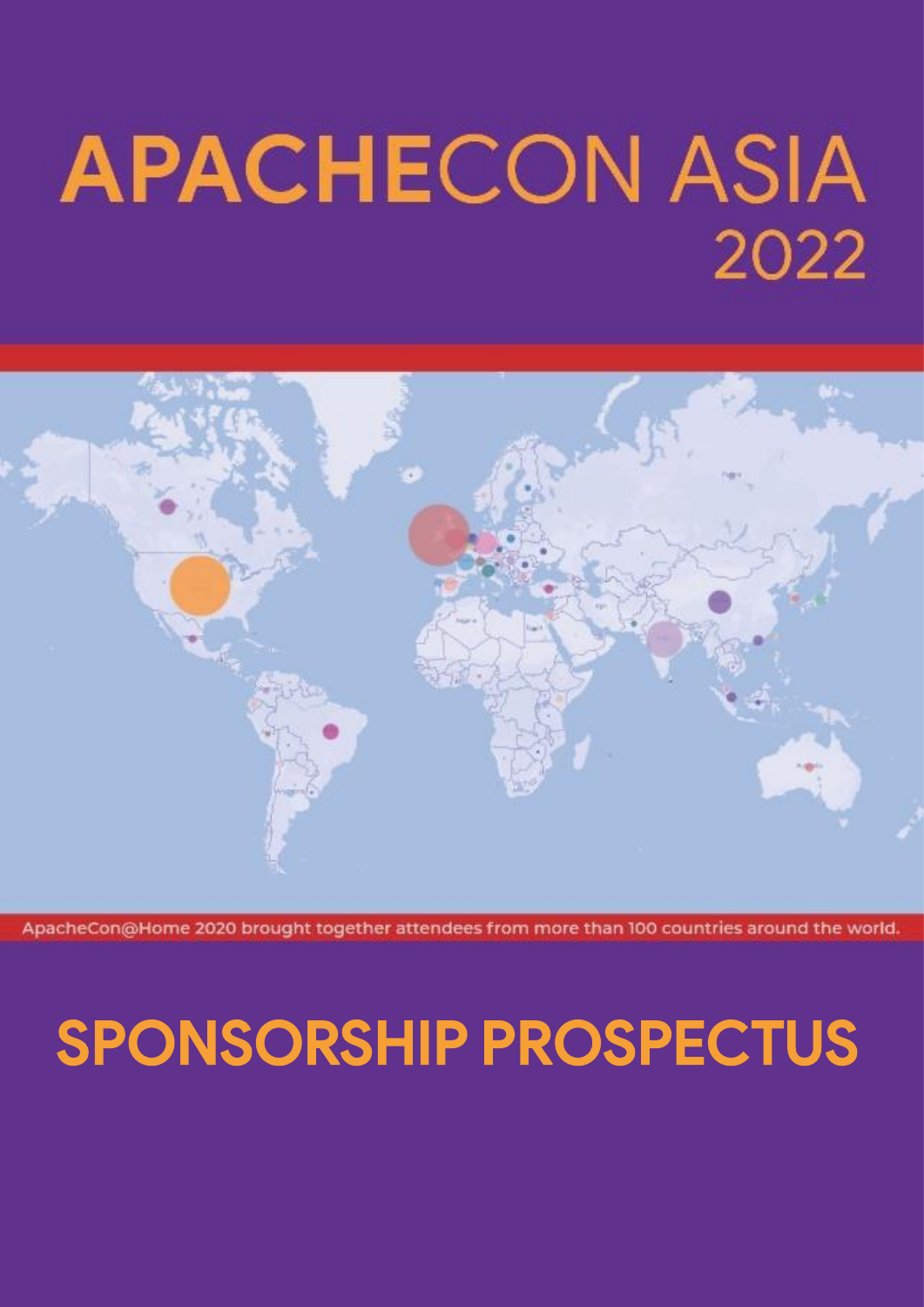

## **ABOUT APACHECON**

ApacheCon is **the official global conference series of The Apache Software Foundation (ASF).** Since 1998 – before the ASF's incorporation – ApacheCon has been drawing participants at all levels to explore "Tomorrow's Technology Today" across 300+ Apache projects and their diverse communities. ApacheCon showcases the latest developments in Apache projects and emerging innovations through hands-on sessions, keynotes, real-world case studies, trainings, hackathons, and more.



ApacheCon showcases the latest breakthroughs from ubiquitous Apache projects and upcoming innovations in the Apache Incubator, as well as open source development and leading community-driven projects the Apache way. Attendees learn about core open source technologies independent of business interests, corporate biases, or sales pitches.

The ApacheCon program is dynamic, evolving at each event with content directly driven by select Apache project developer and user communities. ApacheCondelivers state-of-the-art content that features the latest open source advances in big data, cloud, community development, FinTech, IoT, machine learning, messaging, programming, search, security, servers, streaming, web frameworks, and more in a collaborative, vendor-neutral environment.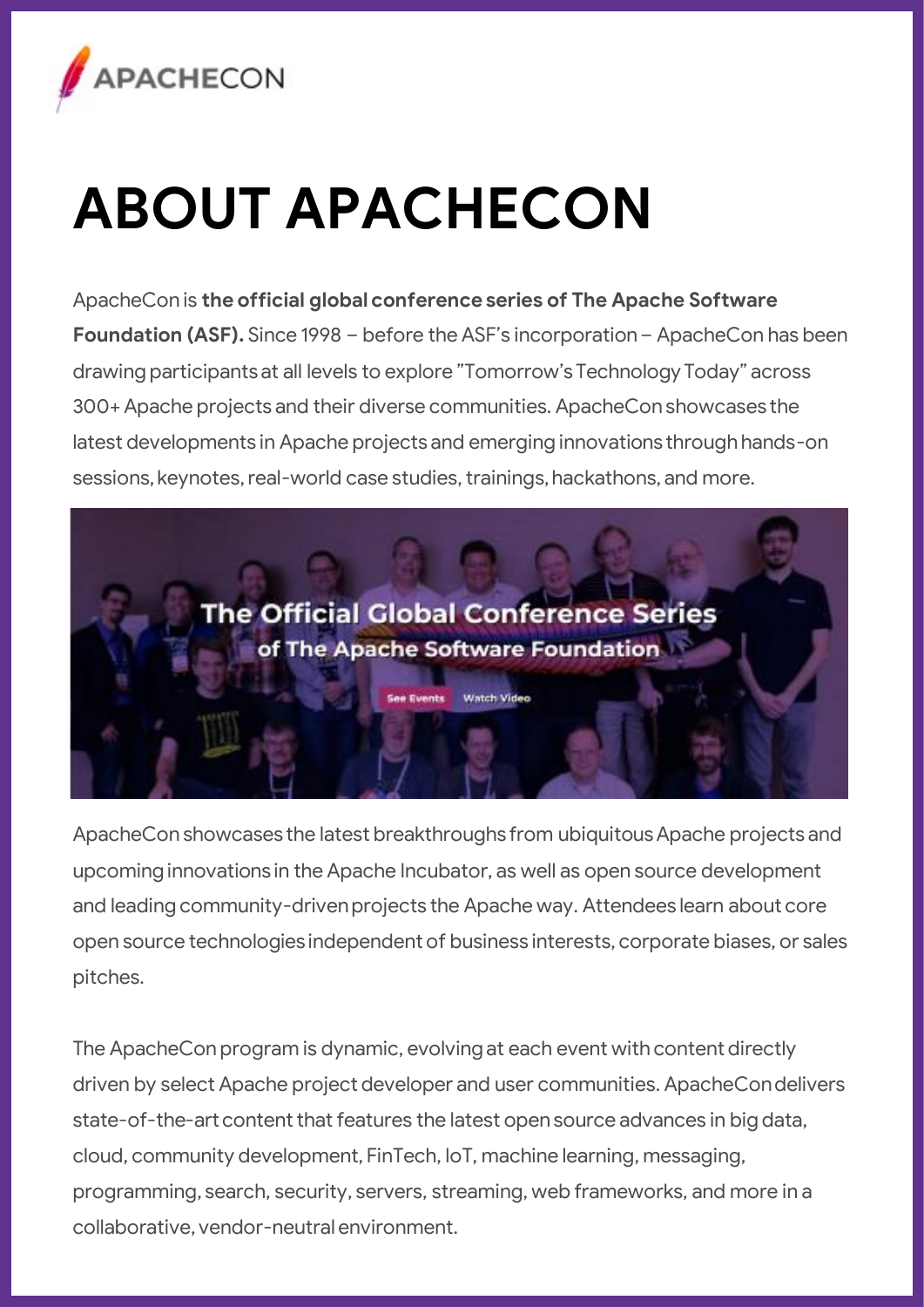

## **APACHECON HIGHLIGHTS**

#### **TIMELY CONTENT**

Learn first-hand from the largest collection of global Apache project communities through detailed sessions, and standalone tracks such as Big Data, CloudStack Community Conference, Geospatial, IoT, Machine Learning, TomcatCon, Apache Traffic Server/Traffic Control Summit.

#### **INNOVATION INSIGHT**

Presentations from the Apache Incubator, the ASF's hub for open source innovations, where more than 50 projects are currently undergoing development, include the latest developments in data science, Cloud, embedded systems, IoT/edge, and many other categories, as well as industry-specific areas such as climate, microfinances, and cryptography. Learn what's next.

#### **KNOWLEDGE EXCHANGE**

Meet the people behind dozens of Apache projects through ample networking opportunities including BarCampApache, hackathons, BoFs, and corridor discussions.

#### **DIVERSE PARTICIPATION**

Unlike other industry events, one of the biggest draws of ApacheCon is access to participants at all levels, from presenters to attendees to sponsors to Apache Members and Committers, Apache Project Management Committee members, ASF leadership, and more. Attendees include individual developers and users, Fortune 500 companies, start ups, educators, consultants, community managers, influencers, and analysts.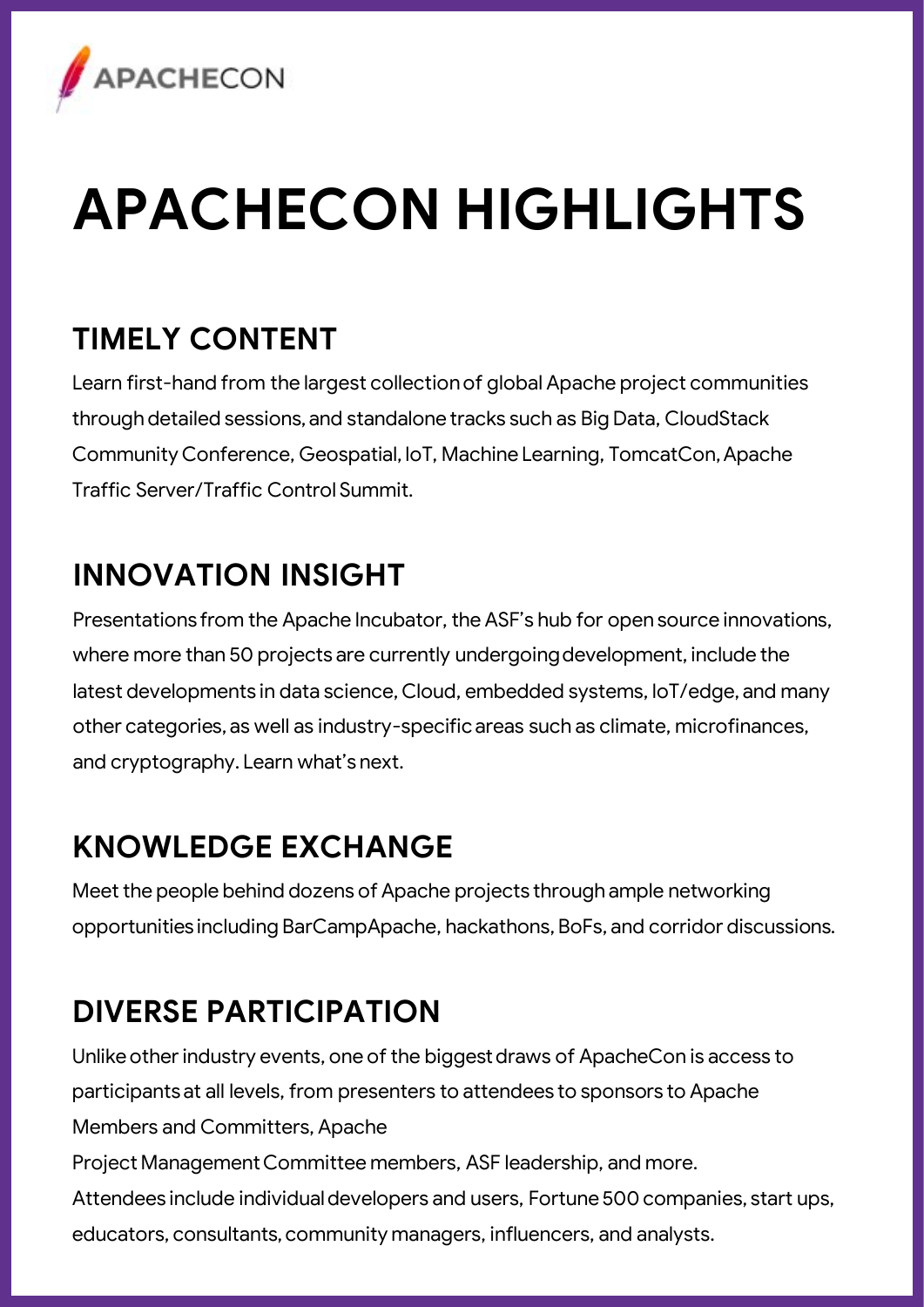

# **APACHECON ASIA 2022 Conference Overview**

### **TIME & LOCATION**

July 29-31, 2022, 3 days Keynote + Technical Sessions on July 29, 30, 31 In addition, there will be 1 ApacheCon Asia Live online meetup on July 2, 9, 16 and 23 to warm up.

### **CONFERENCE FORMAT**

Online conference

Keynote

Technical Presentations covering more than 10 subject directions.

### **CONFERENCE SCALE**

Tens thousands of attendees from around the world are expected to share in this open source event beyond the limits of geographic space Attendees include Apache members and Committers, Apache Project Management Committee members, ASF leadership, individual and enterprise developers, and open source enthusiasts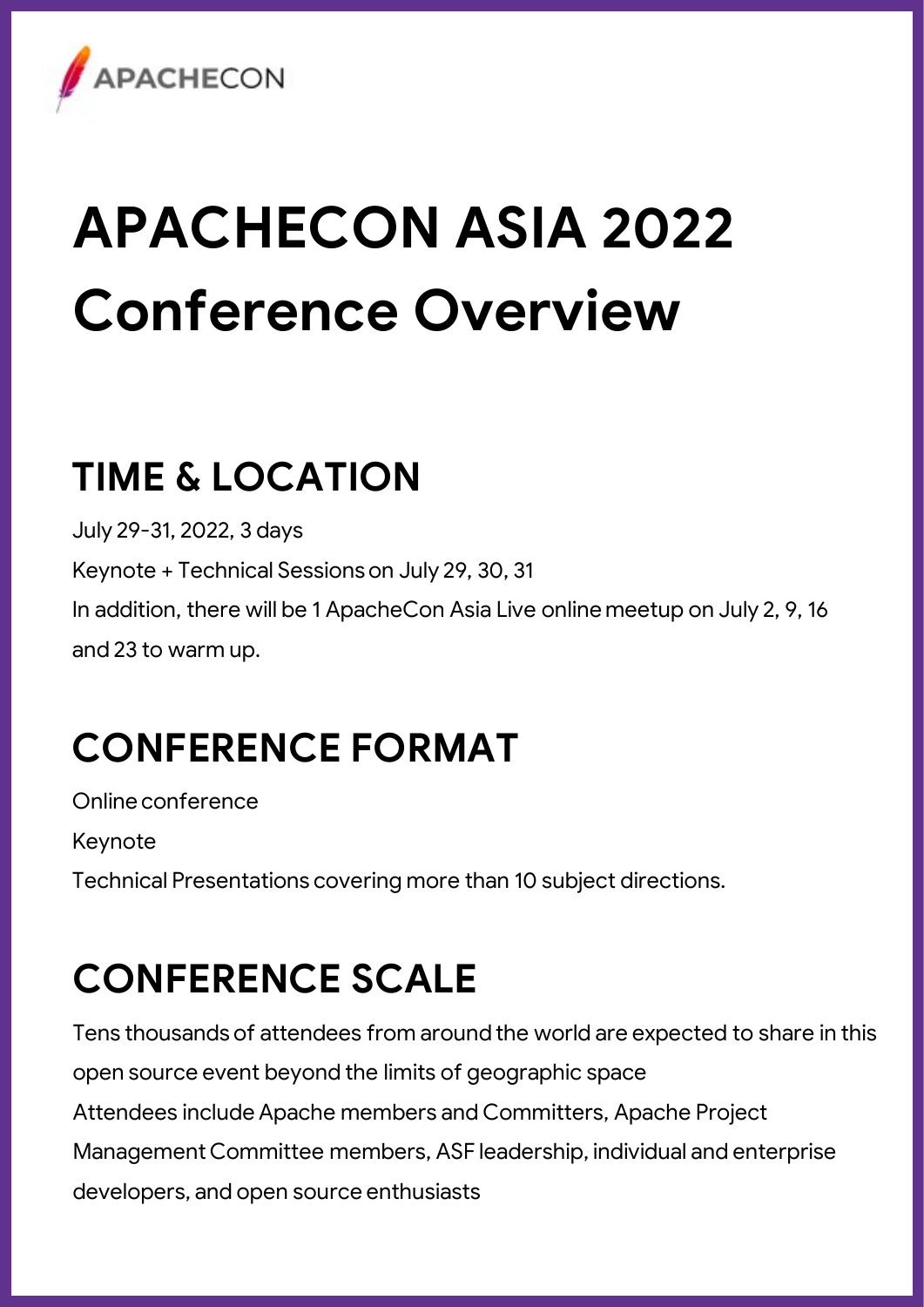

### **APACHECON ASIA More than 10 online forums covering different technical directions**

\*\* Example of 2021 forum setting, 2022 may be fine-tuned from there

| <b>Tracks</b>            | <b>Track Chairs</b>                               |
|--------------------------|---------------------------------------------------|
| API / Microservice       | Mina Wen                                          |
| <b>Big Data</b>          | Duo zhang, Junping Du, Lidong Dai                 |
| Community                | Jianshen Li                                       |
| Data Visualization       | Ovilia Zhang                                      |
| Incubator                | <b>Juan Pan</b>                                   |
| Integration              | Willem Jiang, Zoran Regvart, María Arias de Reyna |
| IoT and IIoT             | Xiangdong Huang, Christofer Dutz                  |
| Keynote                  | Jerry Tan                                         |
| Messaging                | Jia Zhai, Dianiin Wang                            |
| Middleware               | Liang Zhang, Jean-Baptiste Onofre                 |
| Observability            | Sheng Wu                                          |
| Streaming                | Yu Li                                             |
| Web Server/Tomcat        | Huxing Zhang                                      |
| Workflow/Data Governance | Wei Guo                                           |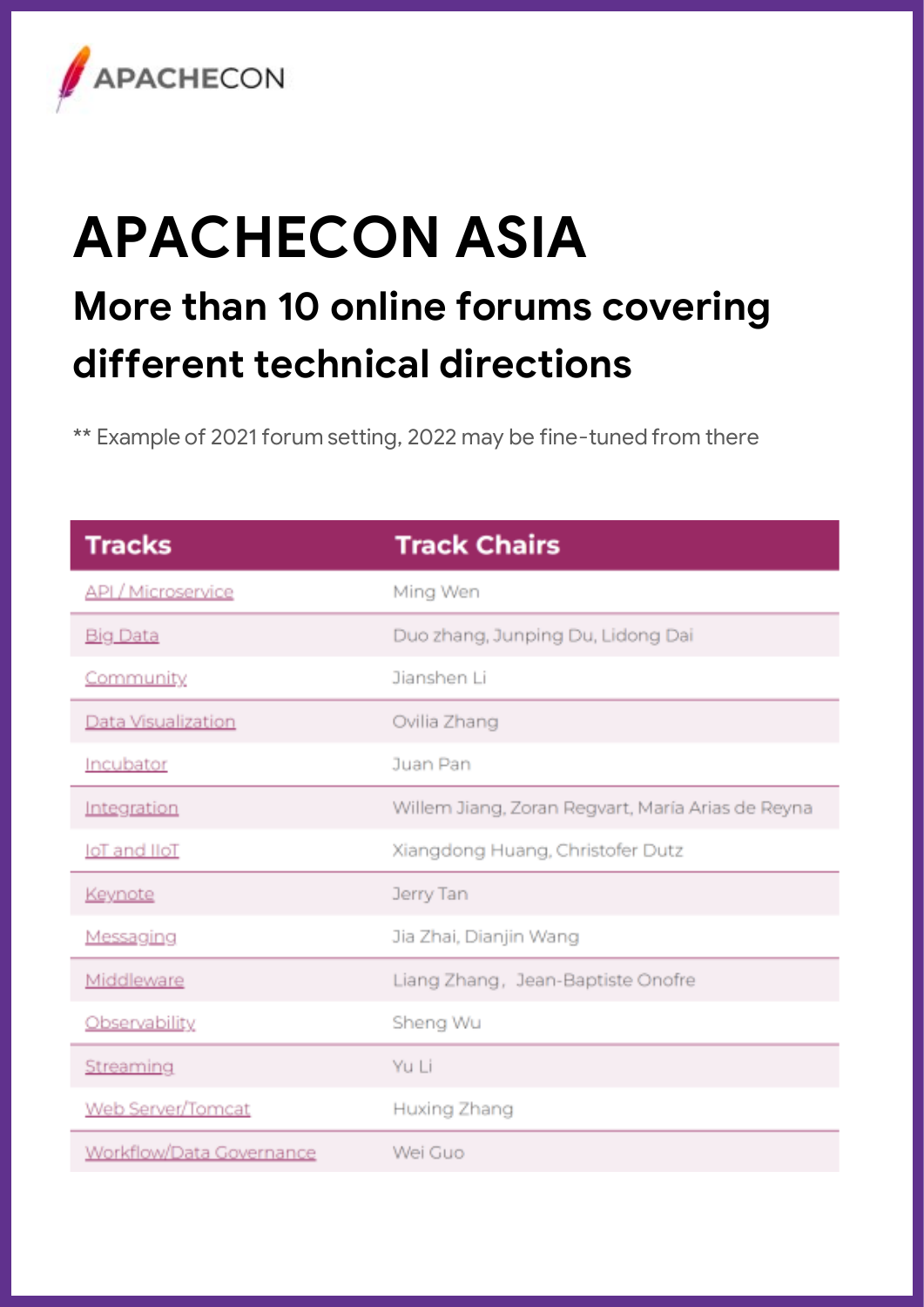

# **APACHECON ASIA 2022 SPONSORSHIP LEVELS**

|                                                                            | Strategic         | Platinum      | Gold          | Silver        | <b>Bronze</b> |  |
|----------------------------------------------------------------------------|-------------------|---------------|---------------|---------------|---------------|--|
| Cost                                                                       | 120,000           | 60.000        | 40,000        | 20,000        | 10,000        |  |
| Available                                                                  | 1                 | 5             | $\mathbf{a}$  | Unlimited     | Unlimited     |  |
| <b>CONTENT BENEFITS</b>                                                    |                   |               |               |               |               |  |
| Keynote Speech                                                             | V                 | V             |               |               |               |  |
| Eligibility to sponsor the<br>online meetup                                | V                 | $\sqrt{ }$    | V             |               |               |  |
| Host oral appreciation                                                     | V                 | $\sqrt{ }$    | V             | $\sqrt{ }$    |               |  |
| <b>PROMOTION BENEFITS</b>                                                  |                   |               |               |               |               |  |
| Logo on the conference T-<br>shirts (global mailing)                       | V                 |               |               |               |               |  |
| Add your promotional<br>materials to the souvenir<br>pack (global mailing) | V                 | $\sqrt{ }$    | V             |               |               |  |
| Pre-conference<br>advertising                                              | VIDEO             | <b>POSTER</b> | <b>POSTER</b> | <b>POSTER</b> |               |  |
| All-round media<br>promotion                                               | $\sqrt{ }$        |               |               |               |               |  |
| In-depth media promotion                                                   |                   | V             |               |               |               |  |
| Basic media promotion                                                      |                   |               | V             |               |               |  |
| Logo on official website                                                   | <b>FIRST LINE</b> | V             | √             | V             | V             |  |
| Logo in the conference<br>omni-channel promotion                           | <b>FIRST LINE</b> | J             | J             | $\sqrt{ }$    | J             |  |
| Logo on the live-streaming<br>platform                                     | <b>FIRST LINE</b> | V             | V             | V             | V             |  |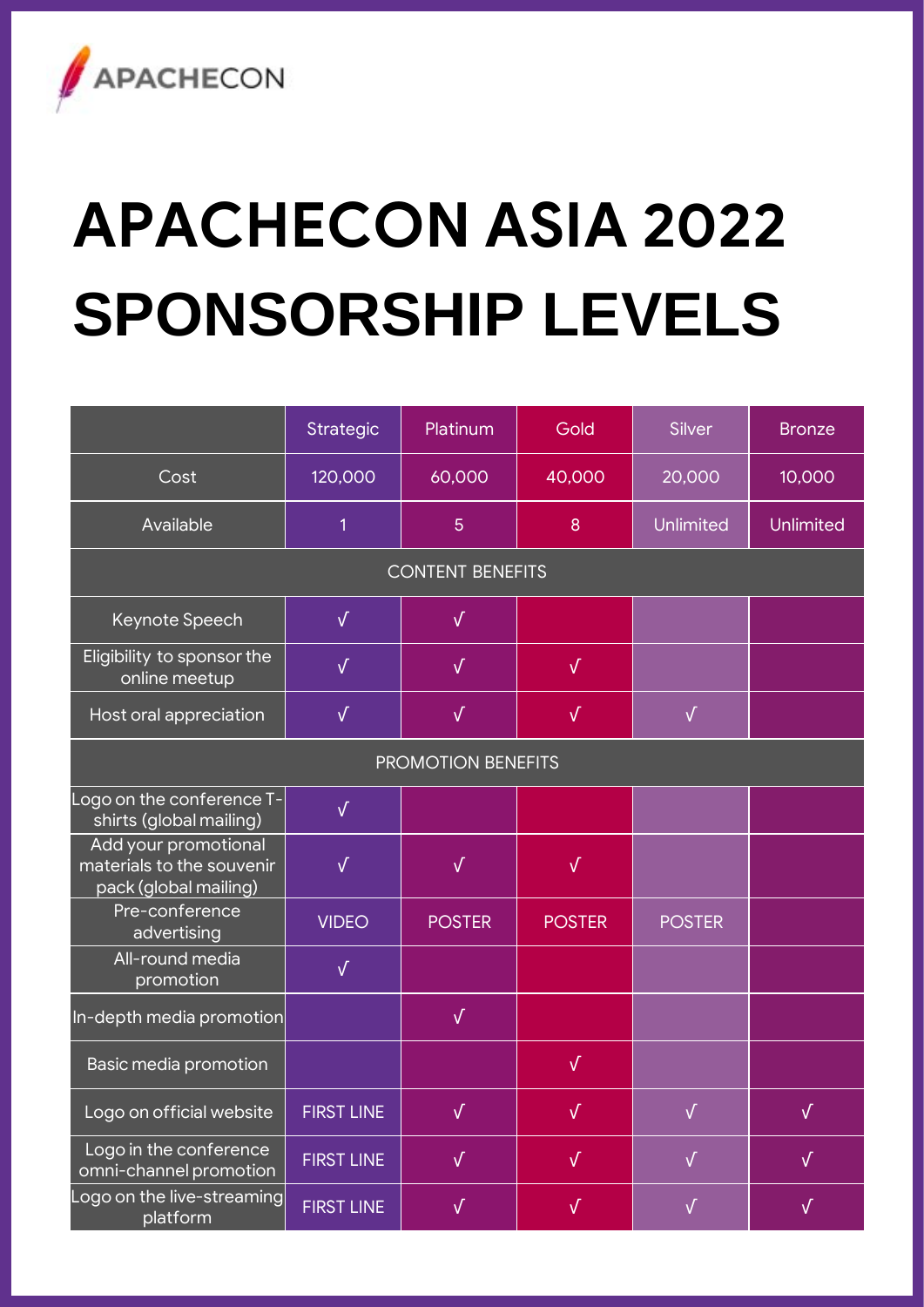

# **APACHECON ASIA 2022 Special Sponsorship**

#### **ApacheCon Asia Live (for Gold and above Sponsors only) ¥30,000元**

Independent online meetup can be produced and held within 1 month before the conference.

The content of the meetup must be focused on the Apache projects, and the speech must be submitted to the conference organizing committee for review.

The conference organizing committee will assist in the media dissemination of the online meetup.

The ApacheCon Asia brand will be licensed for external promotion of the meetup.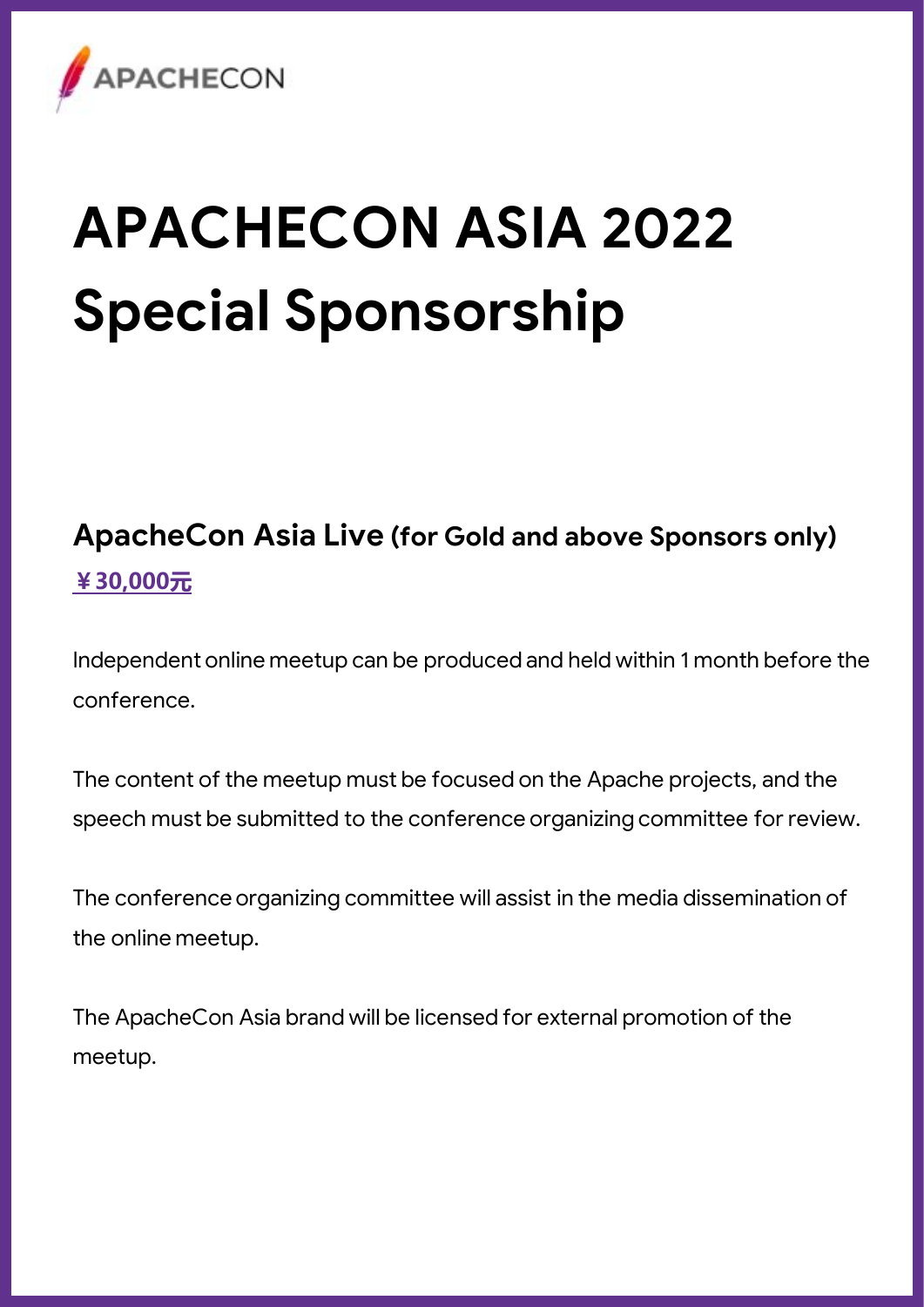

## **STRATEGIC SPONSORSHIP**

#### **¥120,000元**

#### **CONTENT:**

1. keynote speech (15 minutes).

2. Eligibility to sponsor the online meetup.

3. Host oral appreciation.

#### **PROMOTION:**

1. Logo on the conference T-shirts (global mailing).

2. Add your promotional materials to the conference souvenir pack (global mailing).

3. Pre-conference advertising: corporate video rotation.

4. All-round media promotion, including: pre-conference & post-

conference press releases, speech reports, post-conference interviews.

5. Company name, logo in the conference omni-channel promotion.

6. Company name, logo in the first line of the sponsorship page on the conference official website.

7. Company name, logo in the first line on the live-streaming platform.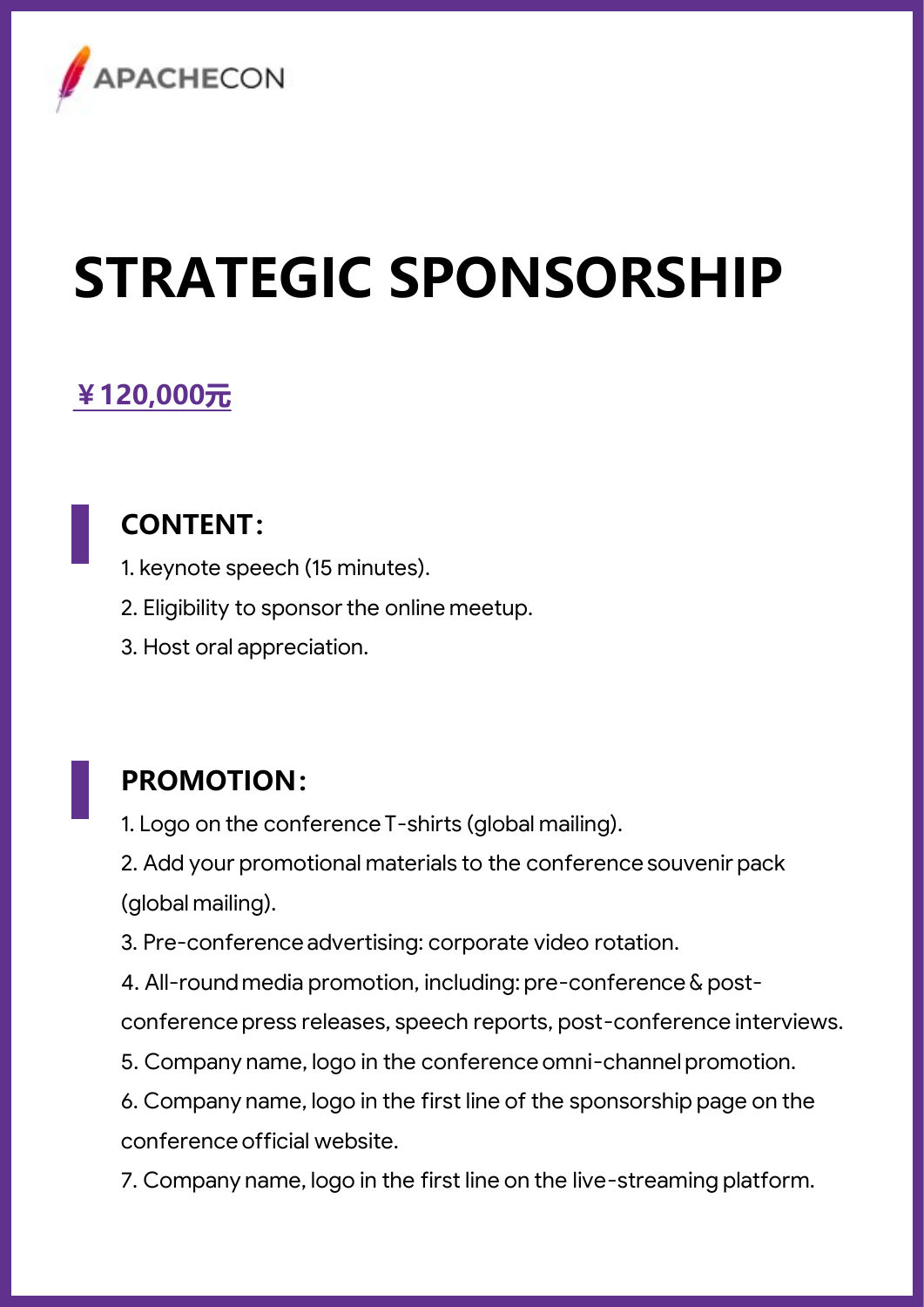

# **PLATINUM SPONSORSHIP**

#### **¥60,000元**

#### **CONTENT:**

- 1. keynote speech (15 minutes).
- 2. Eligibility to sponsor the online meetup.
- 3. Host oral appreciation.

#### **PROMOTION:**

1. Add your promotional materials to the conference souvenir pack (global mailing).

- 2. Pre-conference advertising: corporate poster rotation.
- 3. In-depth media communication, including: pre-conference & post-

conference press releases, speech reports.

- 4. Company name, logo in the conference omni-channel promotion.
- 5. Company name, logo on the conference official website.
- 6. Company name, logo on the live-streaming platform.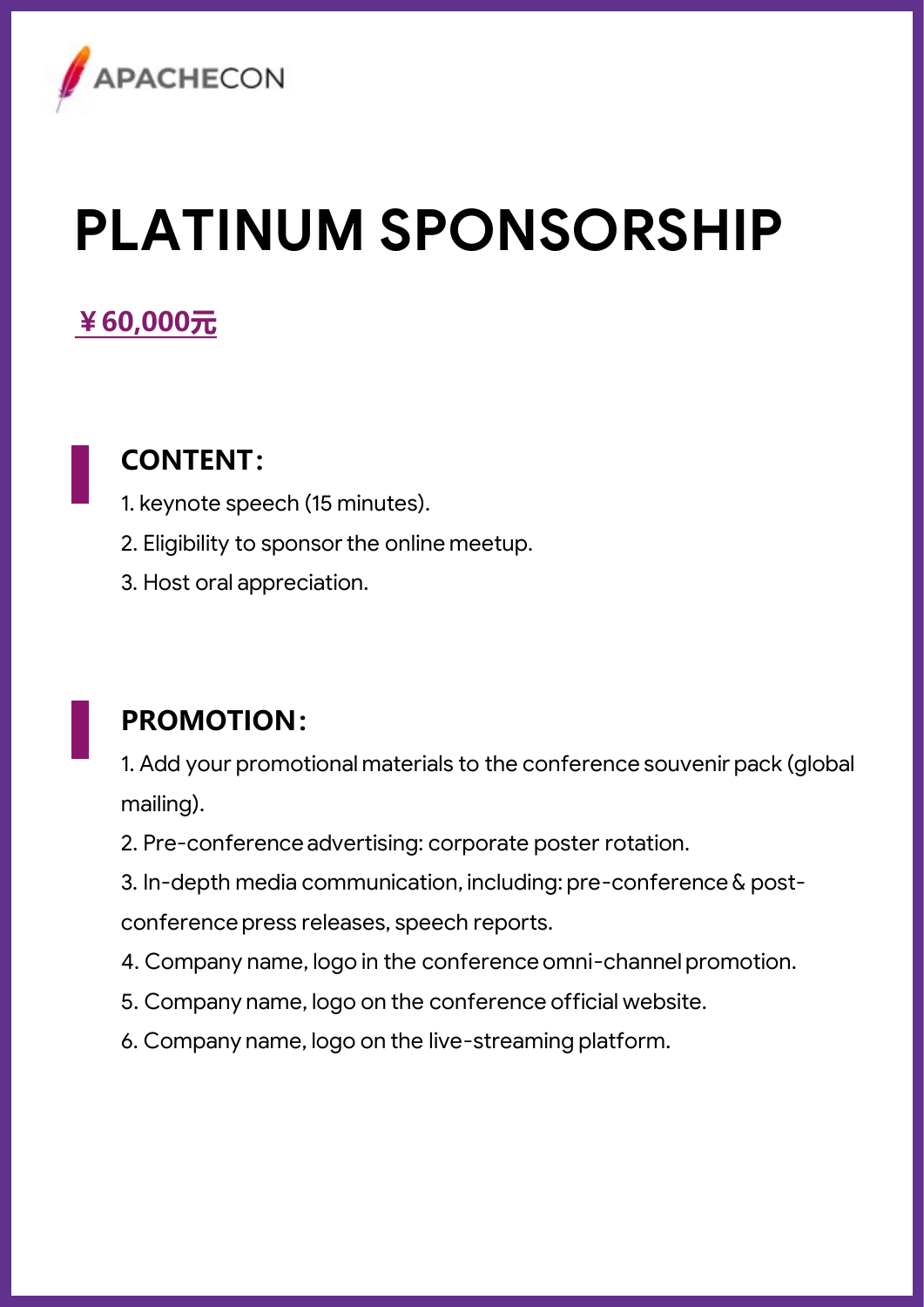

## **GOLD SPONSORSHIP**

#### **¥40,000元**

#### **CONTENT:**

1. Eligibility to sponsor the online meetup.

2. Host oral appreciation.

#### **PROMOTION:**

1. Add your promotional materials to the conference souvenir pack (global mailing).

2. Pre-conference advertising: corporate poster rotation.

3. Basic media communication, including: pre-conference & postconference press releases.

- 4. Company name, logo in the conference omni-channel promotion.
- 5. Company name, logo on the conference official website.
- 6. Company name, logo on the live-streaming platform.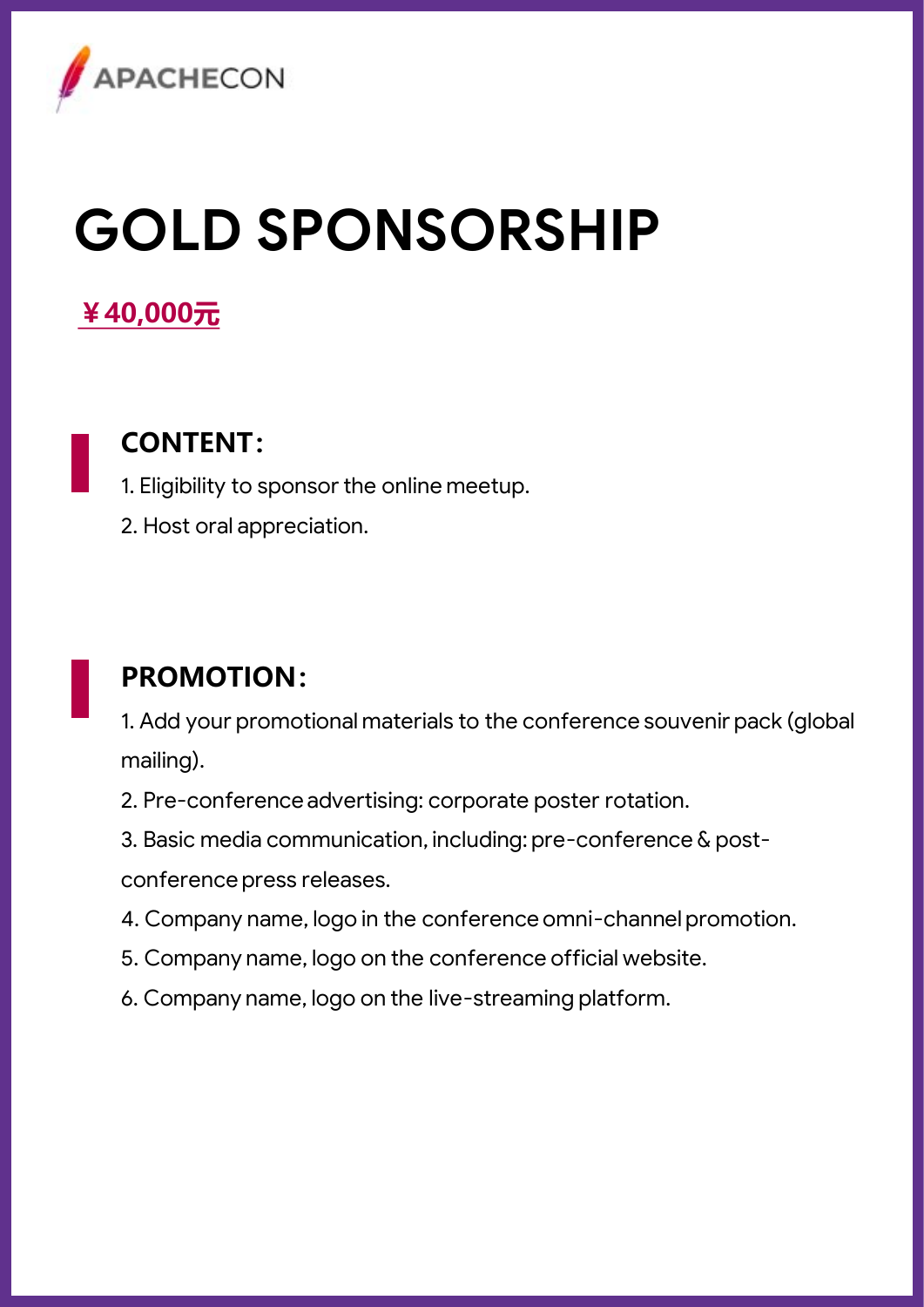

## **SILVER SPONSORSHIP**

#### **¥20,000元**

1. Host oral appreciation.

2. Pre-conference advertising: corporate poster rotation.

3. Company name, logo in the conference omni-channel promotion.

4. Company name, logo in the first line of the sponsorship page on the conference official website.

5. Company name, logo in the first line on the live-streaming platform.

### **BRONZE SPONSORSHIP**

#### **¥10,000元**

1. Company name, logo in the conference omni-channel promotion.

2. Company name, logo in the first line of the sponsorship page on the conference official website.

3. Company name, logo in the first line on the live-streaming platform.

**The conference is also open for individual [Star Sponsorship]. Star sponsorship will be available after the official website is launched. We will centrally appreciate individual sponsors on official website and live streaming platform.**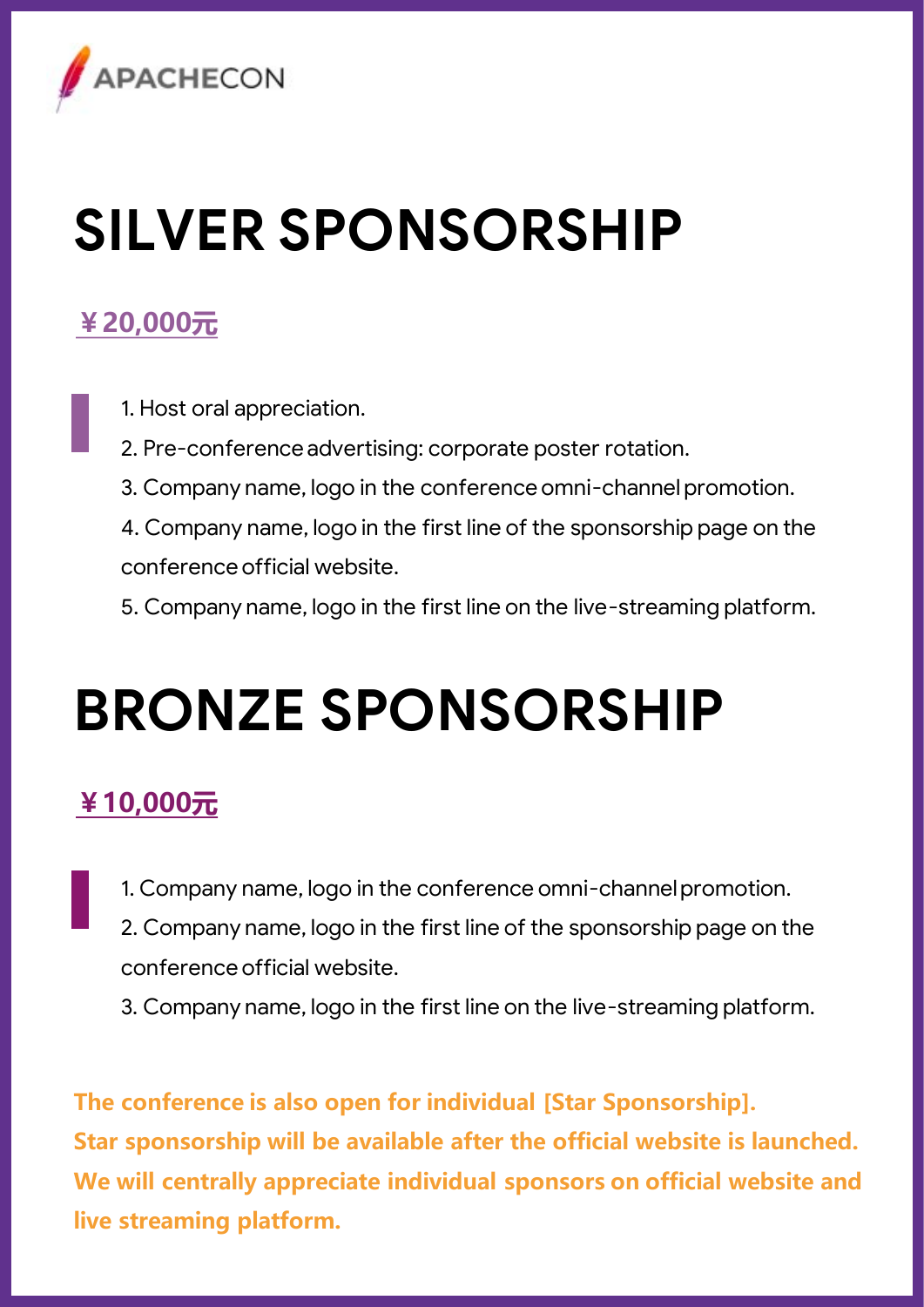

### **Sponsorship Process & Notes**



1. The number of sponsorship seats is limited, in case of conflict at the same level, they will be reserved according to the contract signing time.

2. The logos of sponsors at the same level will be displayed in alphabetical order by company brand.

3. ApacheCon Asia 2022 will cooperate with SegmentFault which will be responsible for some of the sponsorship related work, including contract signing, payment collection, invoicing, etc.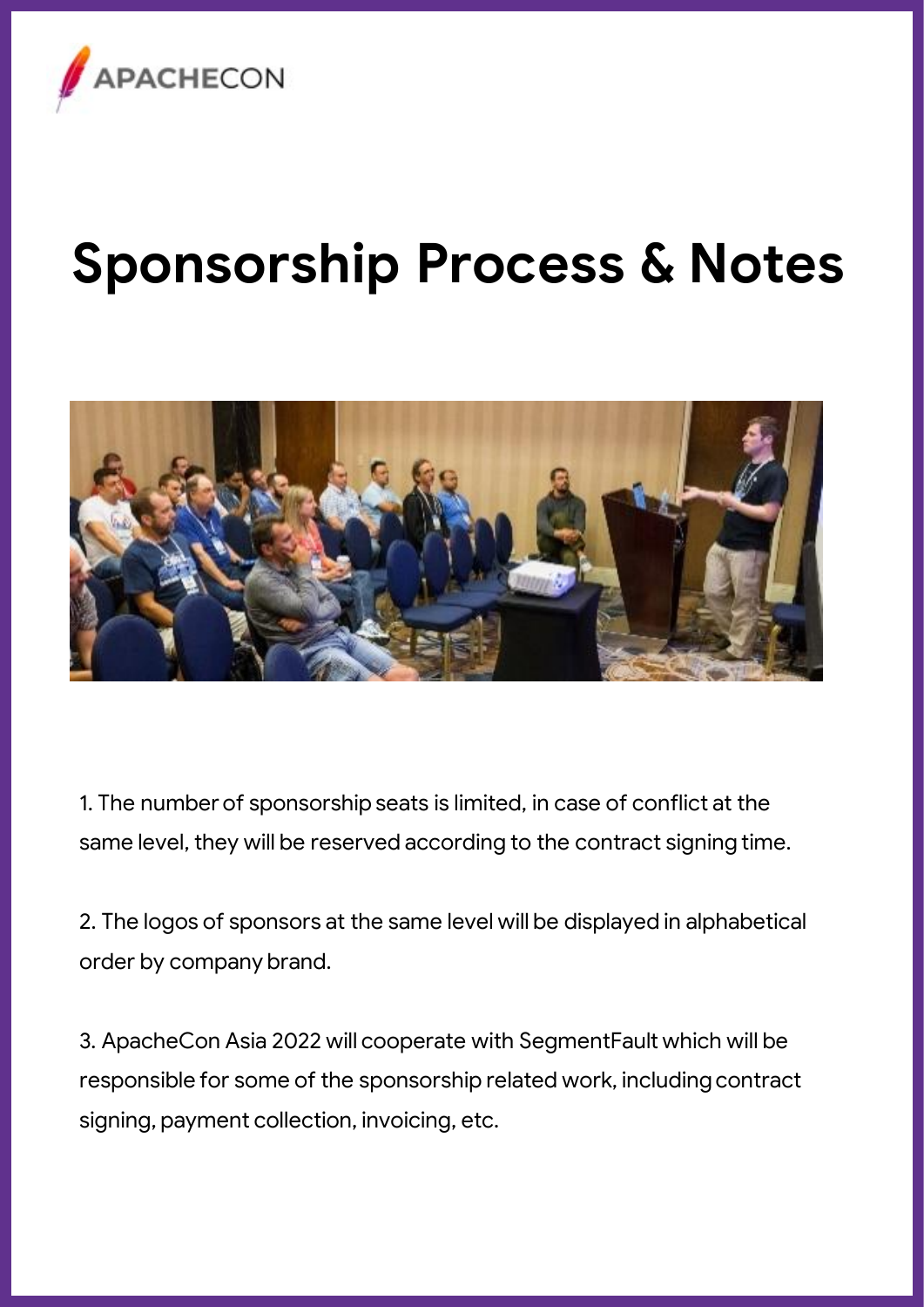

# **ApacheCon Asia 2021 Sponsors**

Strategic



Platinum



**aPI7** DiDi <sup>& Kyligence</sup>



Cold



Silver



Strategic Media

segmentfault 思否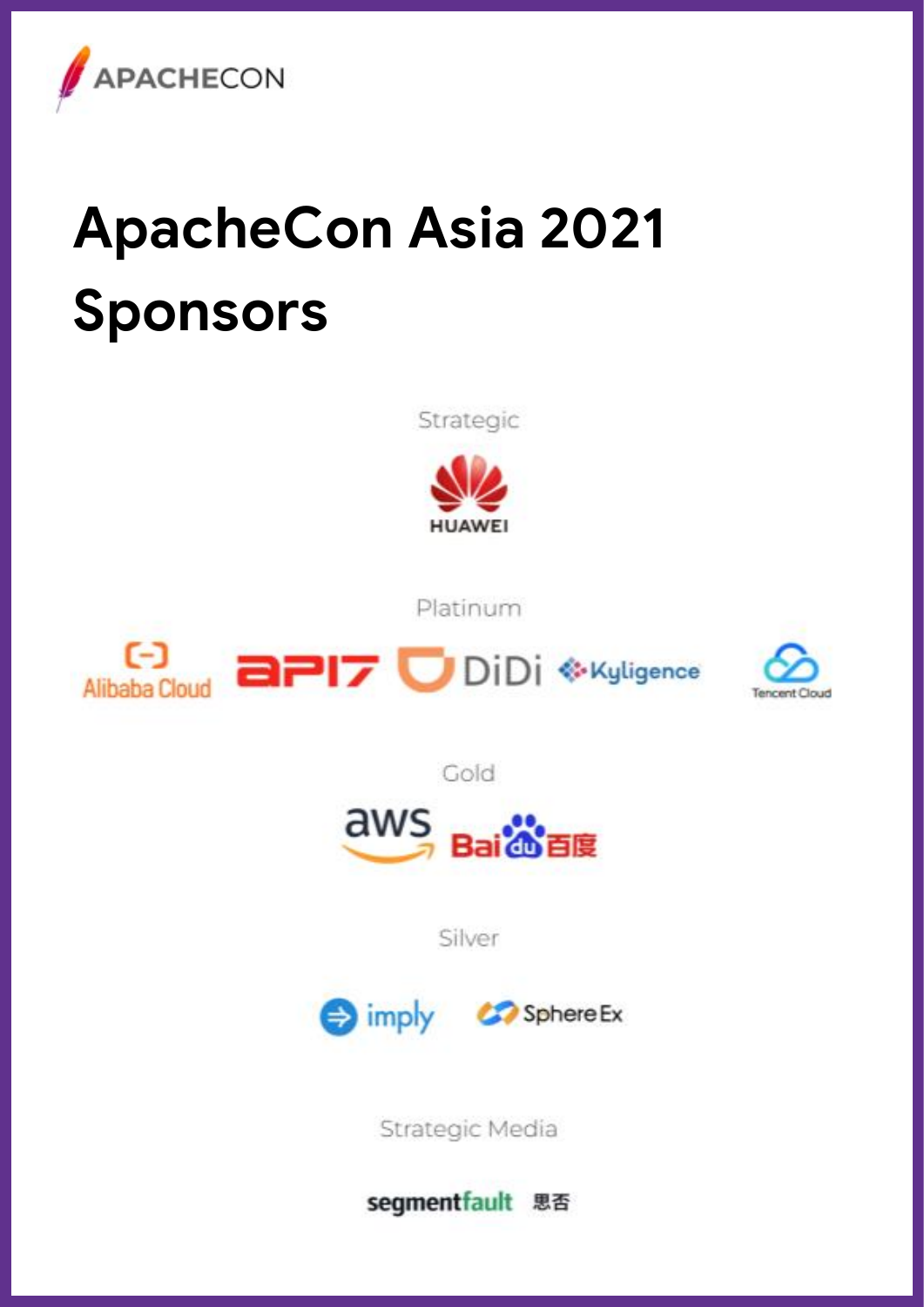

# **ApacheCon PAST SPONSORS**

| Adobe                   | <b>Fujitsu Siemens Computers</b> | Optiver                |
|-------------------------|----------------------------------|------------------------|
| Amazon                  | <b>Func</b>                      | Oracle                 |
| AppDynamics             | <b>FuseSource</b>                | Pivotal                |
| Apple Developer         | GlueCode                         | <b>Red Hat</b>         |
| Connection Azul         | Google                           | Riptano                |
| <b>BitRock</b>          | GridGain                         | RX-M                   |
| CafeSoft                | <b>Hewlett Packard</b>           | SAP                    |
| Canonical               | Hippo                            | ShapeBlue              |
| Cerner                  | <b>Hortonworks</b>               | Snapbridge             |
| Citrix                  | <b>HotWax</b>                    | SourceForge            |
| Cloudant                | Huawei                           | SpringSource           |
| Cloudera                | <b>IBM</b>                       | <b>Stuttgart Regio</b> |
| <b>CloudOps</b>         | Instaclustr                      | Development C          |
| codeBusters             | Imply                            | Sun                    |
| Codethink               | Intel                            | Talend                 |
| CollabNet               | <b>IONA</b>                      | Talener                |
| Comcast                 | Java Community Process           | Tencent                |
| <b>Compag Computers</b> | Joost                            | <b>Topicus</b>         |
| Covalent                | Linode                           | Ubuntu                 |
| CryptoCard              | Lucent                           | US Postaresal A        |
| Datadog                 | LucidWorks                       | VeriSign               |
| Day Software            | Muse                             | VMWare                 |
| DataStax                | Netcraft                         | Wirtschaftsmini        |
| Dito                    | Ning                             | <b>Baden Wurttem</b>   |
| EarthWeb                | Novell                           | WSO <sub>2</sub>       |
| Expedia                 | ODPi                             | Yahoo!                 |
| Facebook                | OpenLogic                        | and dozens of o        |
|                         |                                  | 500 companies.         |

ė e -noips nt Corporation sql Association ministerium ttemberg of other Fortune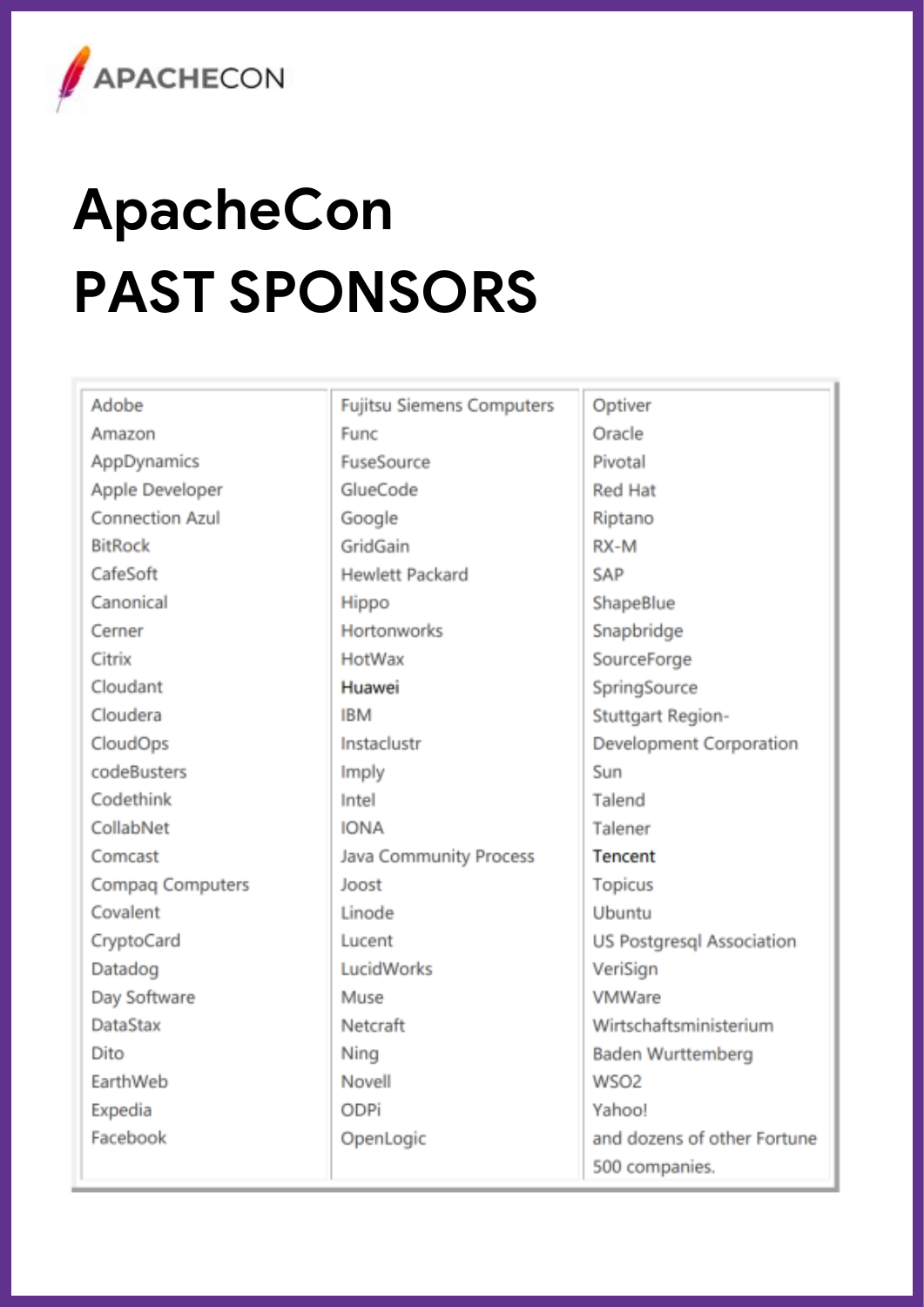

# **ApacheCon Asia 2021 Event Review**

3 days conference 13 keynotes 140+ topics 18 speakers, responsible for 14 Tracks 80 sessions in Chinese, 78 in English 100 domestic speakers, 80 overseas speakers More than 40 volunteers Big Data has the most topics, 36 in total, with many speakers from Silicon Valley Hopin has 2196 registrants and 771 attendees 675K live visits on SegmentFault Developer Community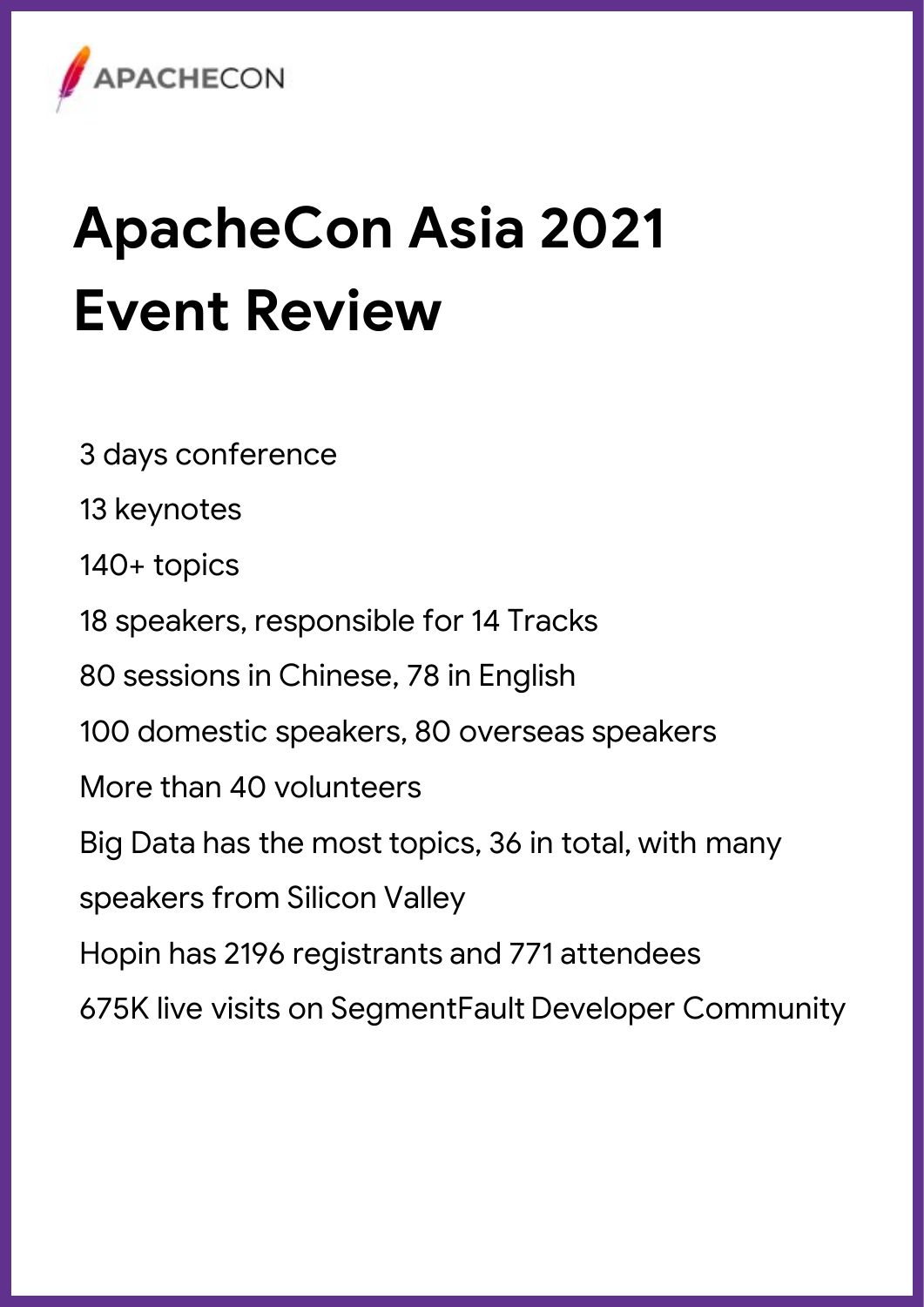

## **ApacheCon Asia 2021 Attendance Data**

#### **Regional Distribution of Registered Attendees**



#### **2021 Live streaming viewing data on SegmentFault, total visits 675k+**

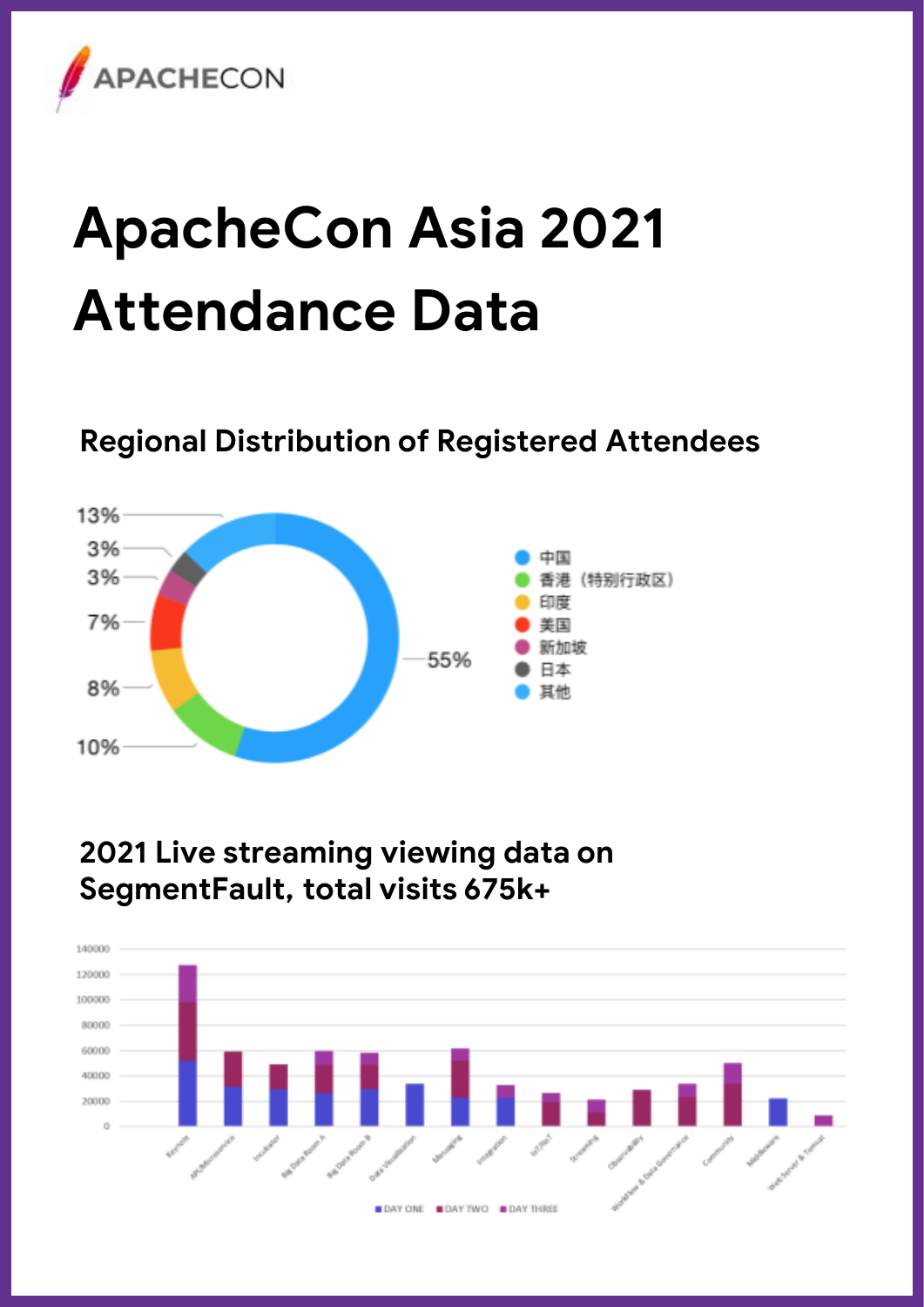

# **ApacheCon Asia 2021 Working Group**



美中



Huxing



适兕 ·...



李钰…



黄向东...



亮@Sh...





Cynthi...



潘娟 (T...



吴晟 S...



Willia...



波波 N



温铭 @...



翟佳P...



羡辙



谭中意



刘天栋...

代立冬 ...



王殿进...

阿米朵